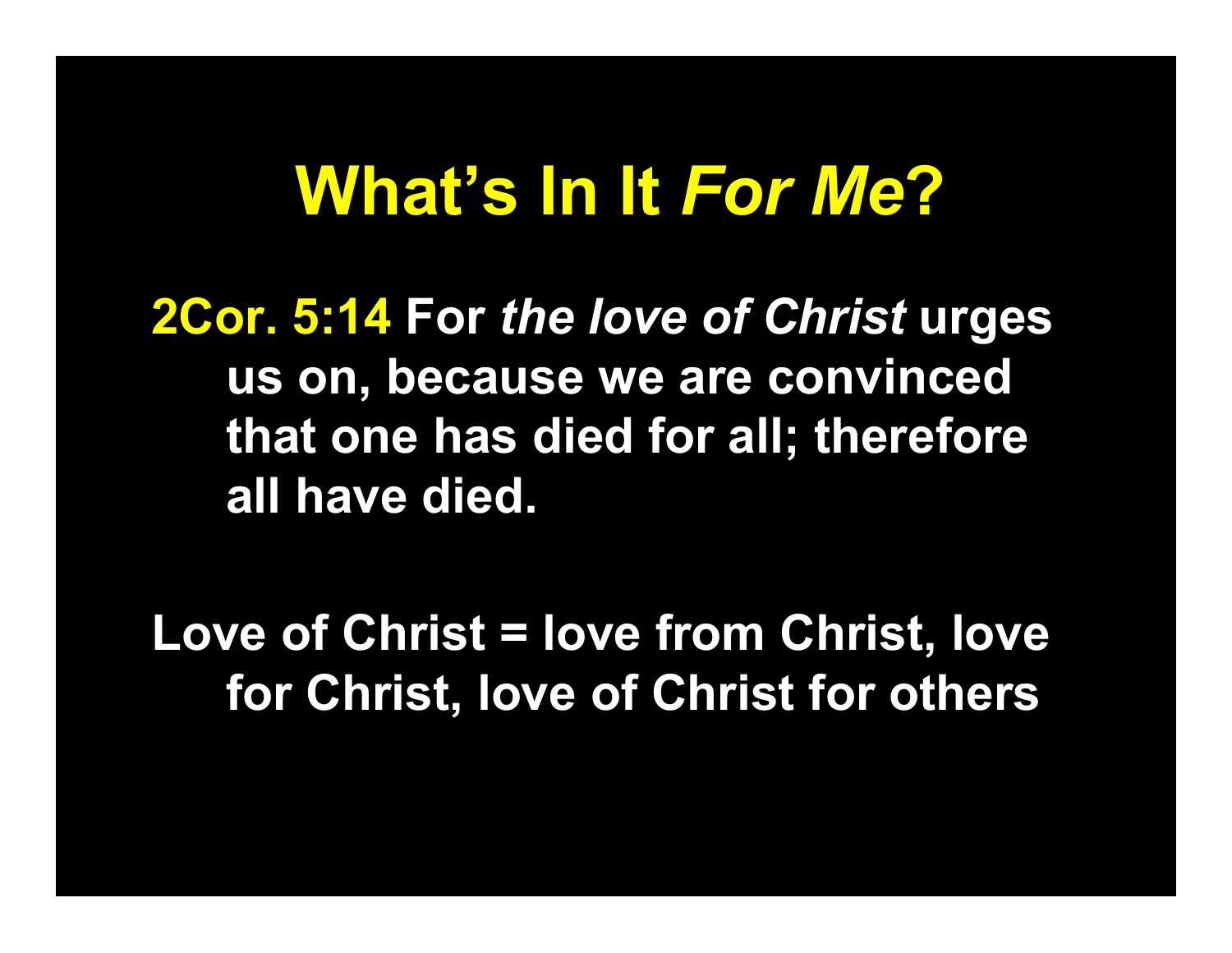**Matt. 10:39 Those who find their life will lose it, and those who lose their life for my sake will find it.**

**FIND YOUR LIFE = chase "the good life" now --> Seek THIS and you won't find** *real* **life. LOSE YOUR LIFE = forsake chasing "the good life" now**

**--> You'll find** *real* **life.**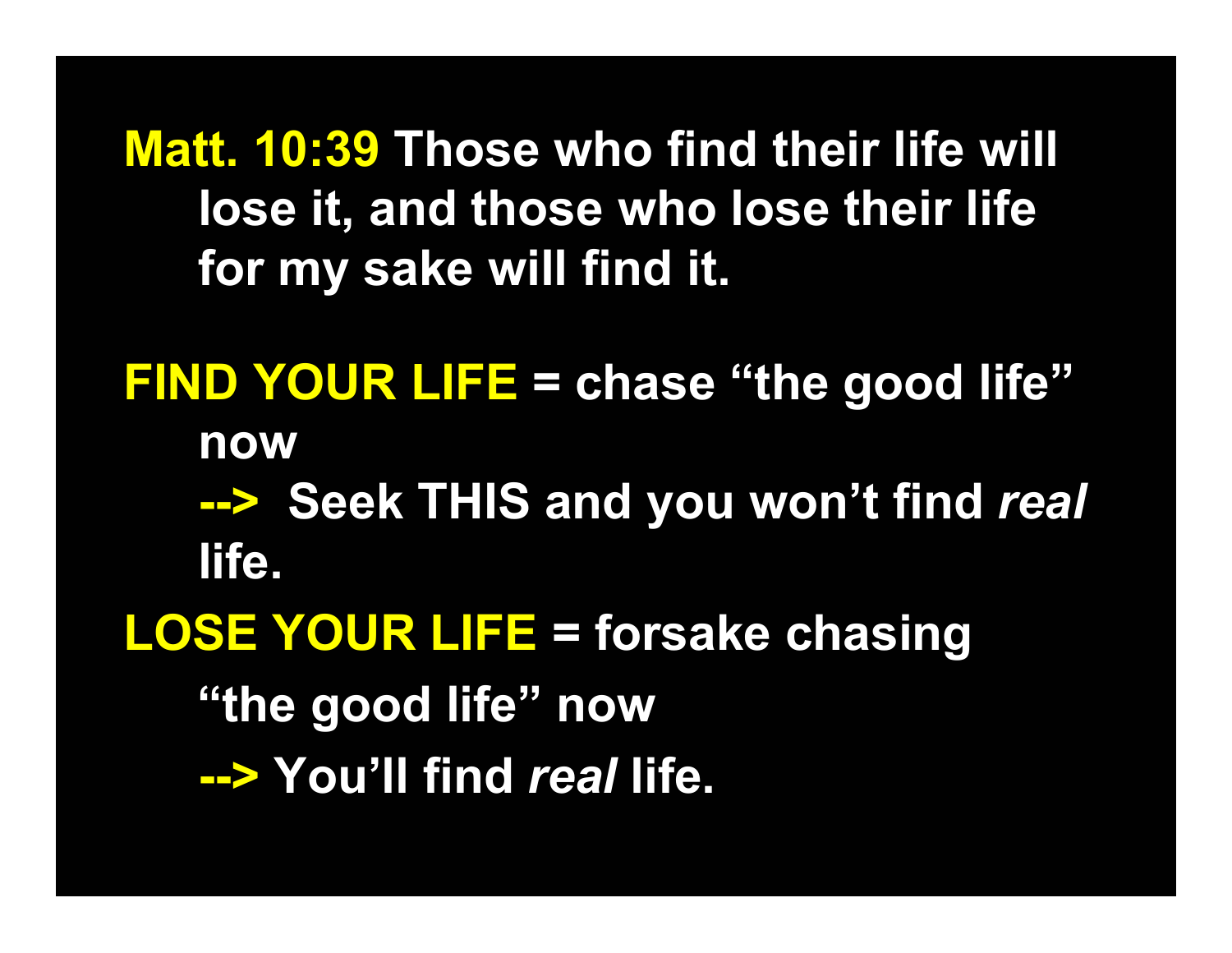**Luke 14:27-28 Whoever does not carry the cross and follow me cannot be my disciple. For which of you, intending to build a tower, does not first sit down and estimate the cost, to see whether he has enough to complete it?**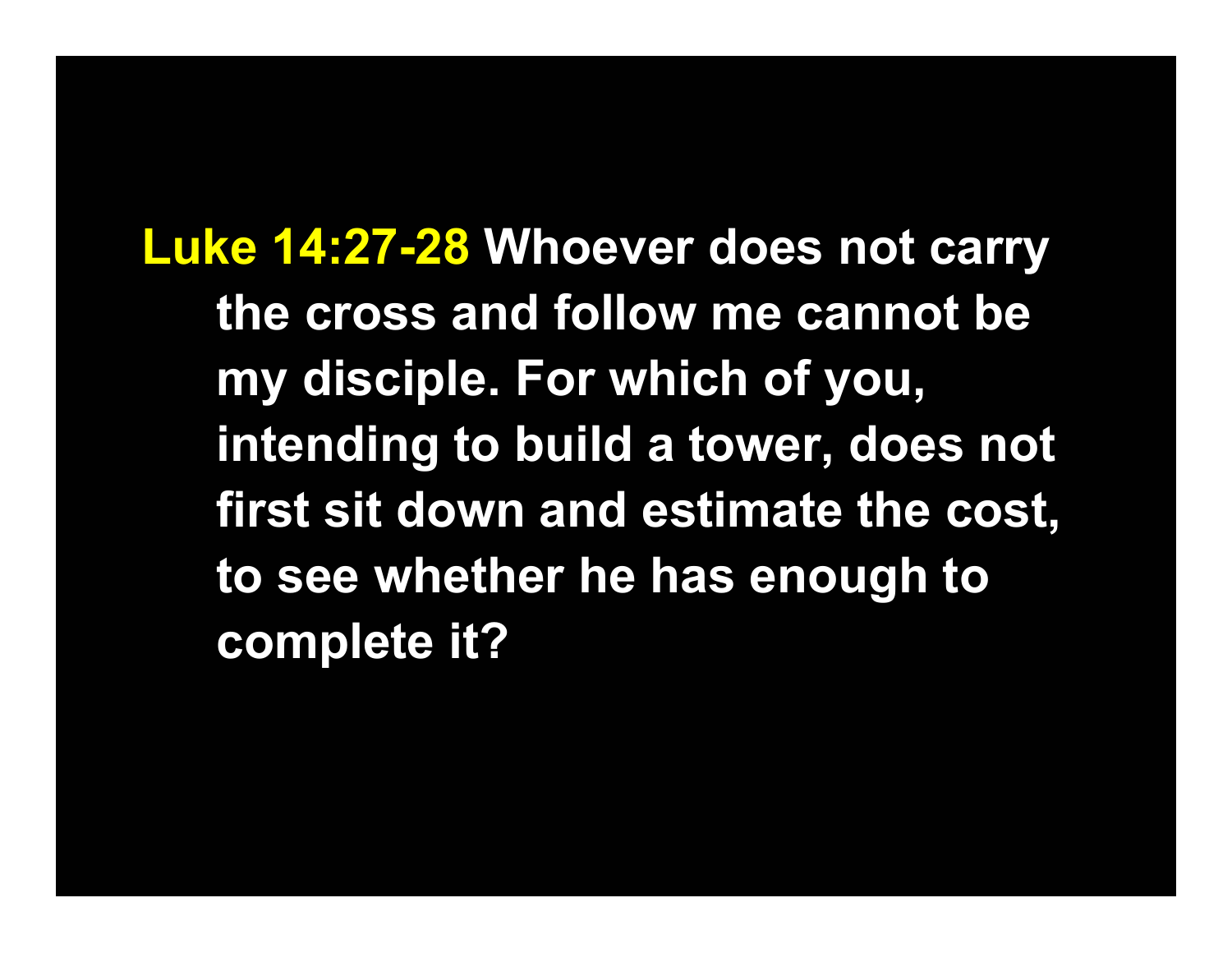**Matt. 8:18-22 Now when Jesus saw great crowds around him, he gave orders to go over to the other side. A scribe then approached and said, "Teacher, I will follow you wherever you go." And Jesus said to him, "Foxes have holes, and birds of the air have nests; but the Son of Man has nowhere to lay his head." Another of his disciples said to him, "Lord, first let me go and bury my father." But Jesus said to him, "Follow me, and let the dead bury their own dead."**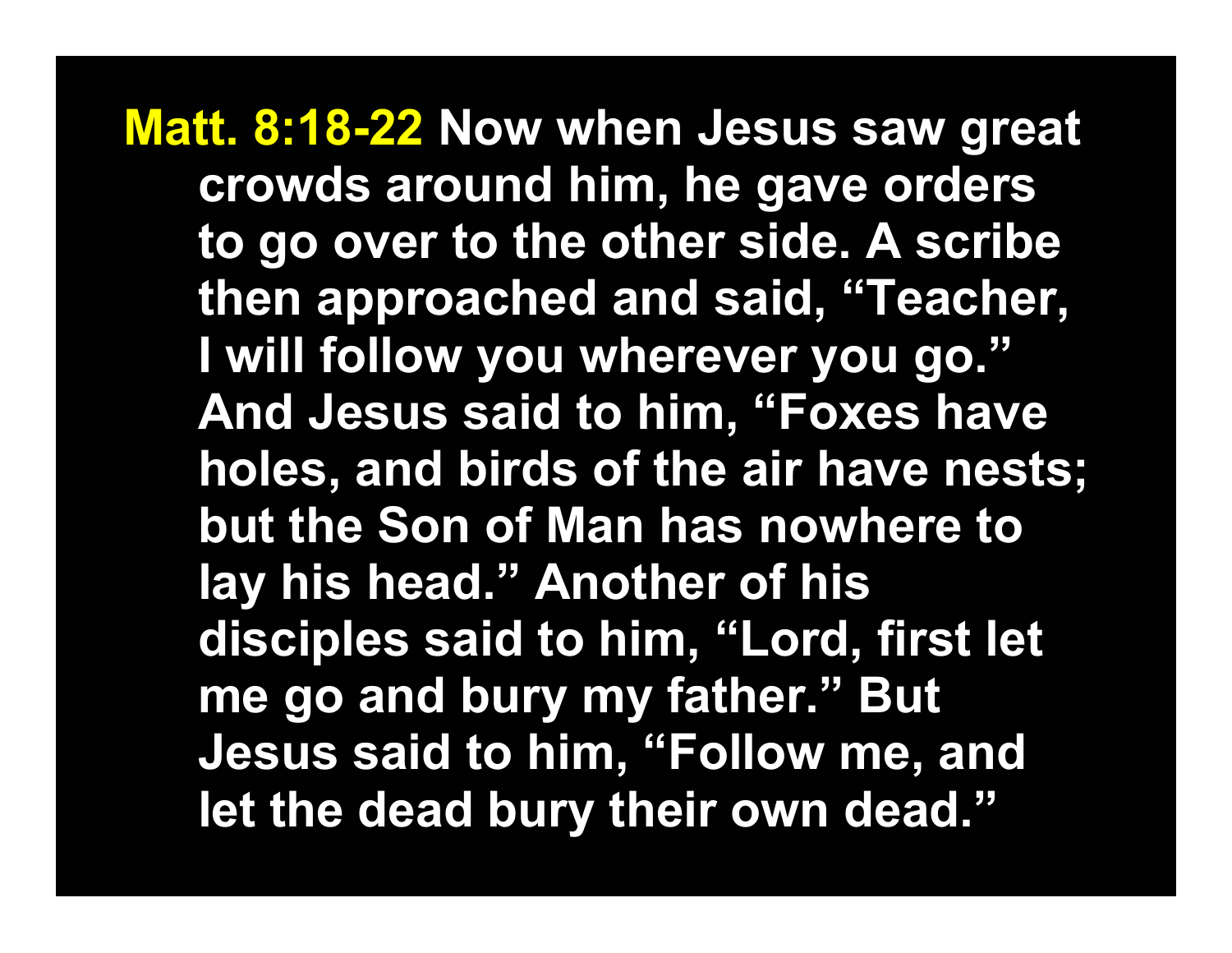**Luke 1:28, 30-33 And he came to her and said, "Greetings, favored one! The Lord is with you… Do not be afraid, Mary, for you have found favor with God. And now, you will conceive in your womb and bear a son, and you will name him Jesus. He will be great, and will be called the Son of the Most High, and the Lord God will give to him the throne of his ancestor David. He will reign over the house of Jacob forever, and of his kingdom there will be no end."**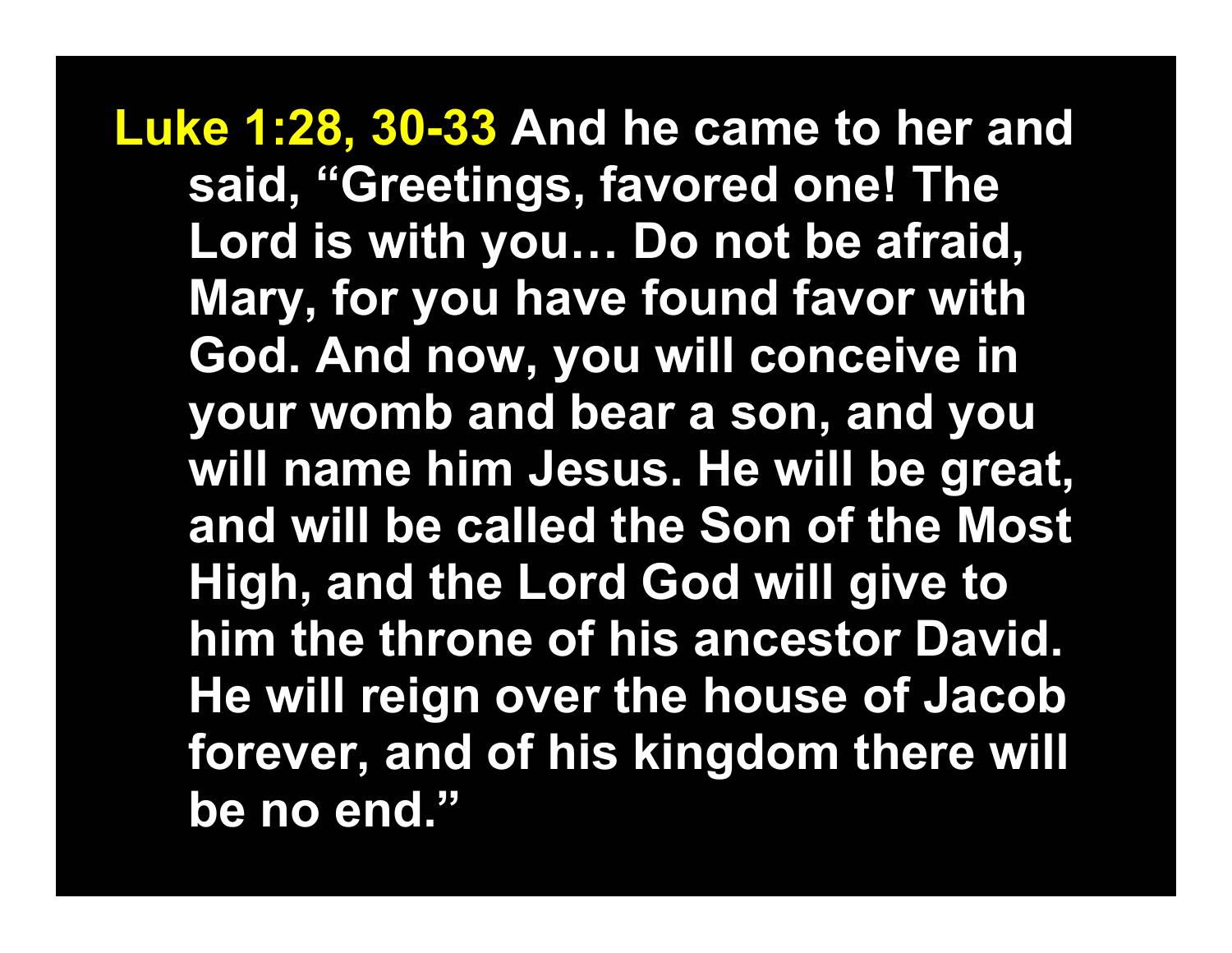**Mk 3:20-22. Then Jesus entered a house, and again a crowd gathered, so that he and his disciples were not even able to eat. When his family heard about this, they went to take charge of him, for they said, "He is out of his mind." And the teachers of the law who came down from Jerusalem said, "He is possessed by Beelzebub! By the prince of demons he is driving out demons." (NIV)**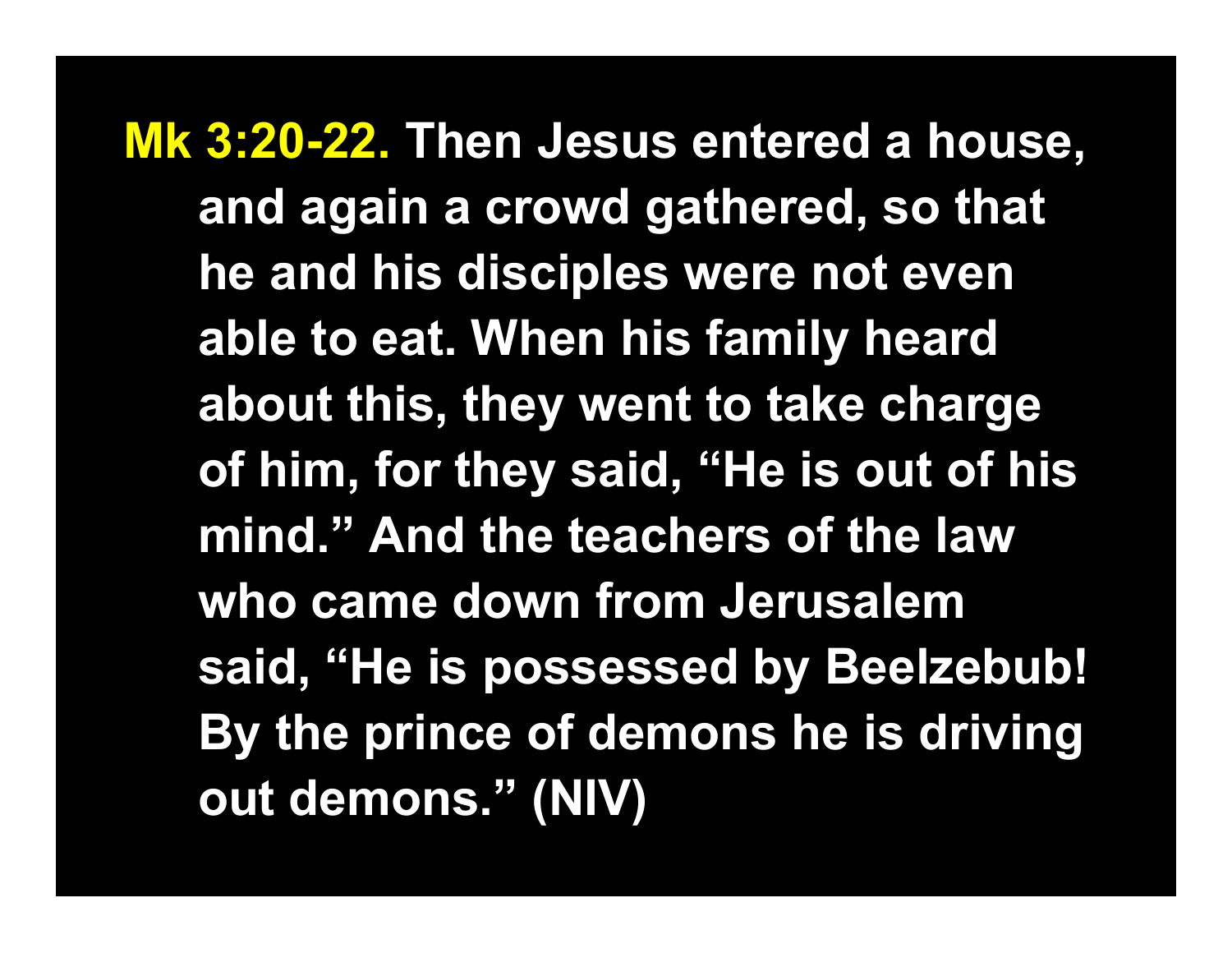**Jn 19:26. When Jesus saw his mother and the disciple whom he loved standing beside her, he said to his mother, "Woman, here is your son."**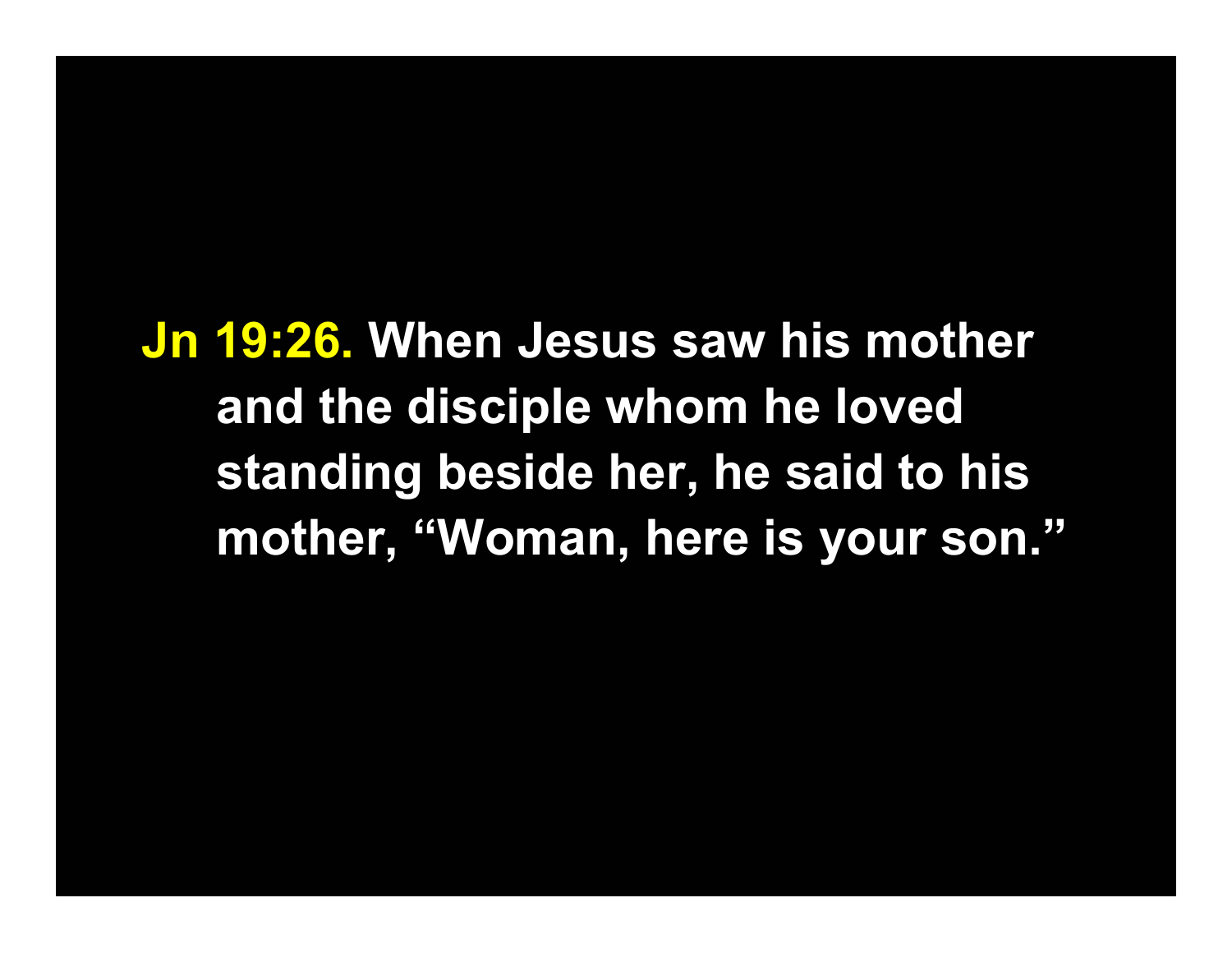**Matt 11:2-6. When John heard in prison what the Messiah was doing, he sent word by his disciples and said to him, "Are you the one who is to come, or are we to wait for another?" Jesus answered them, "Go and tell John what you hear and see: the blind receive their sight, the lame walk, the lepers are cleansed, the deaf hear, the dead are raised, and the poor have good news brought to them. And blessed is anyone who takes no offense at me."**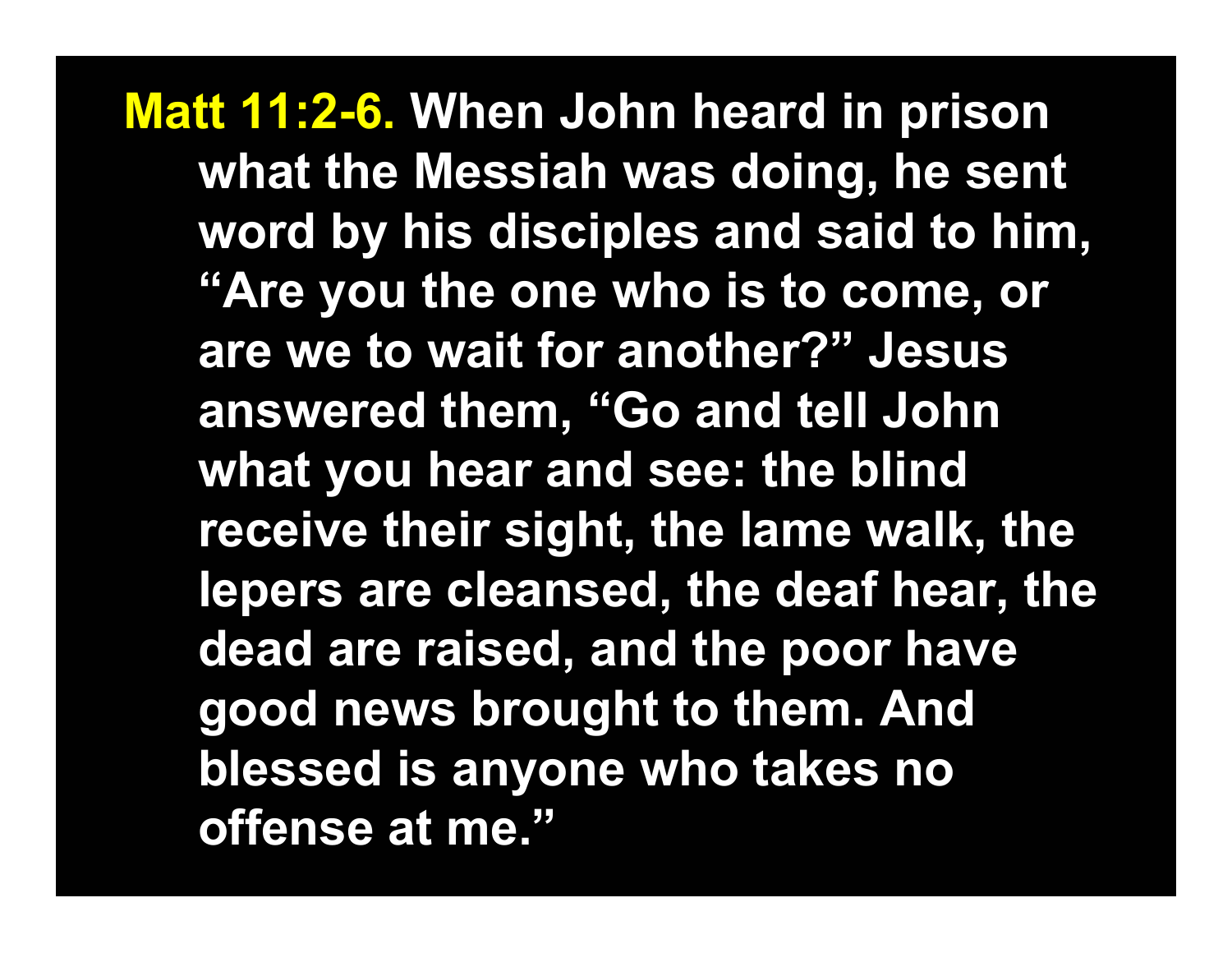## **The Messiah would "proclaim liberty to the captives, and** *release to the prisoners***" (Is 61:1 , emphasis added).**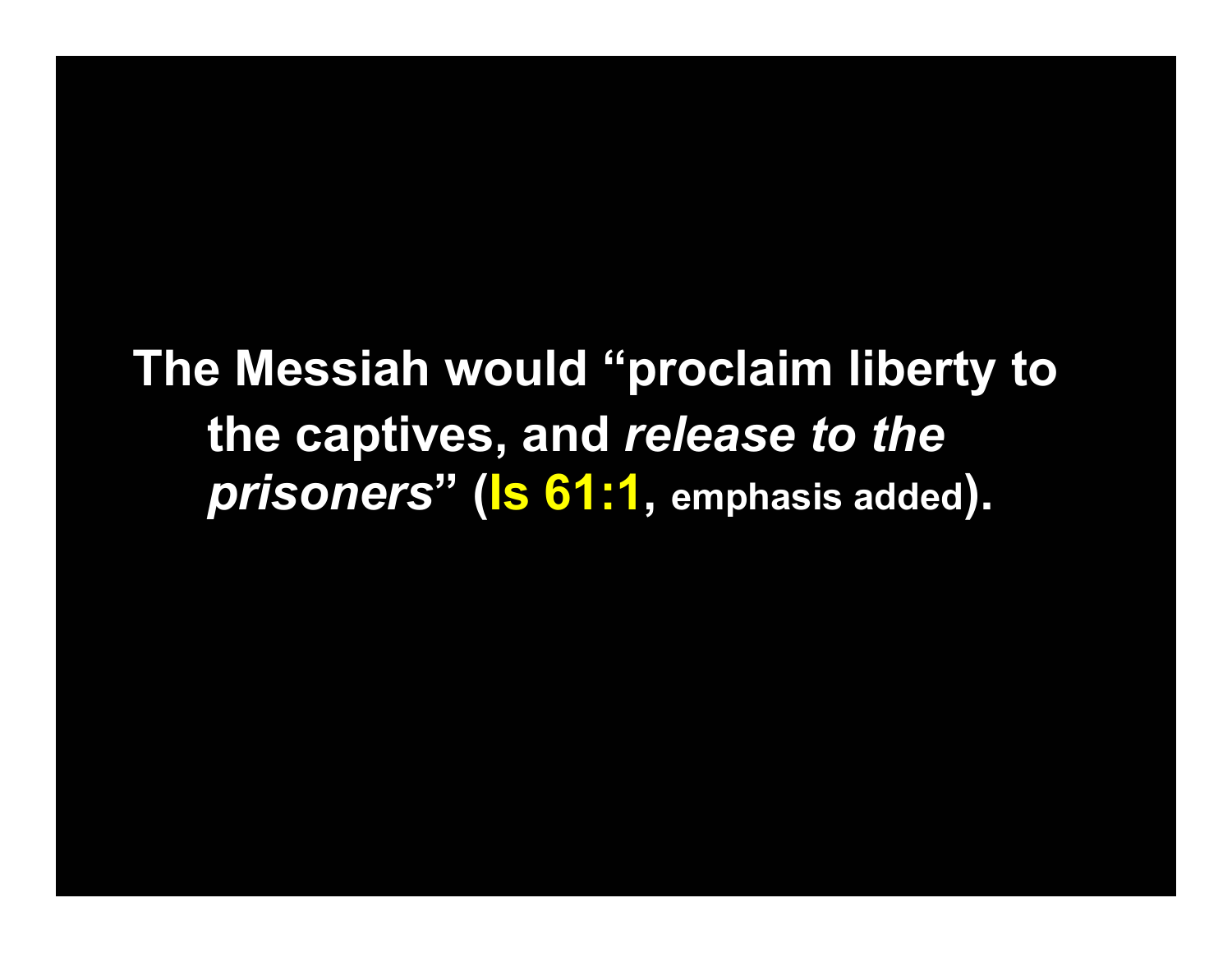**Heb. 11:35-39. [Some] were tortured, refusing to accept release, in order to obtain a better resurrection. Others suffered mocking and flogging, and even chains and imprisonment. They were stoned to death, they were sawn in two, they were killed by the sword; they went about in skins of sheep and goats, destitute, persecuted, tormented…. They wandered in deserts and mountains, and in caves and holes in the ground. Yet all these, though they were commended for their faith, did not receive what was promised…**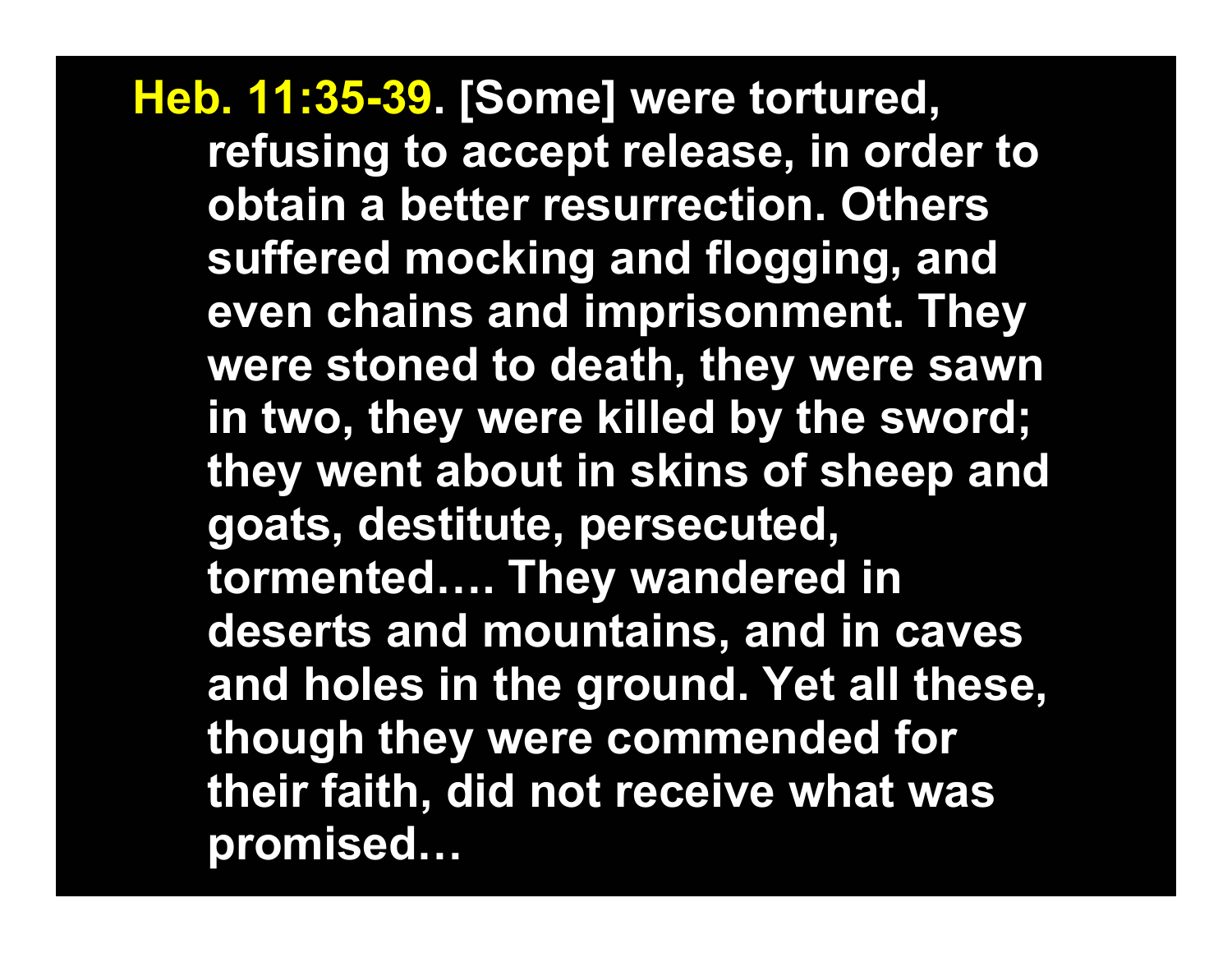## **The**

## *"What's-In-It-For-Me?"Jesus* **has NOTHING to do with the** *real* **Jesus!**